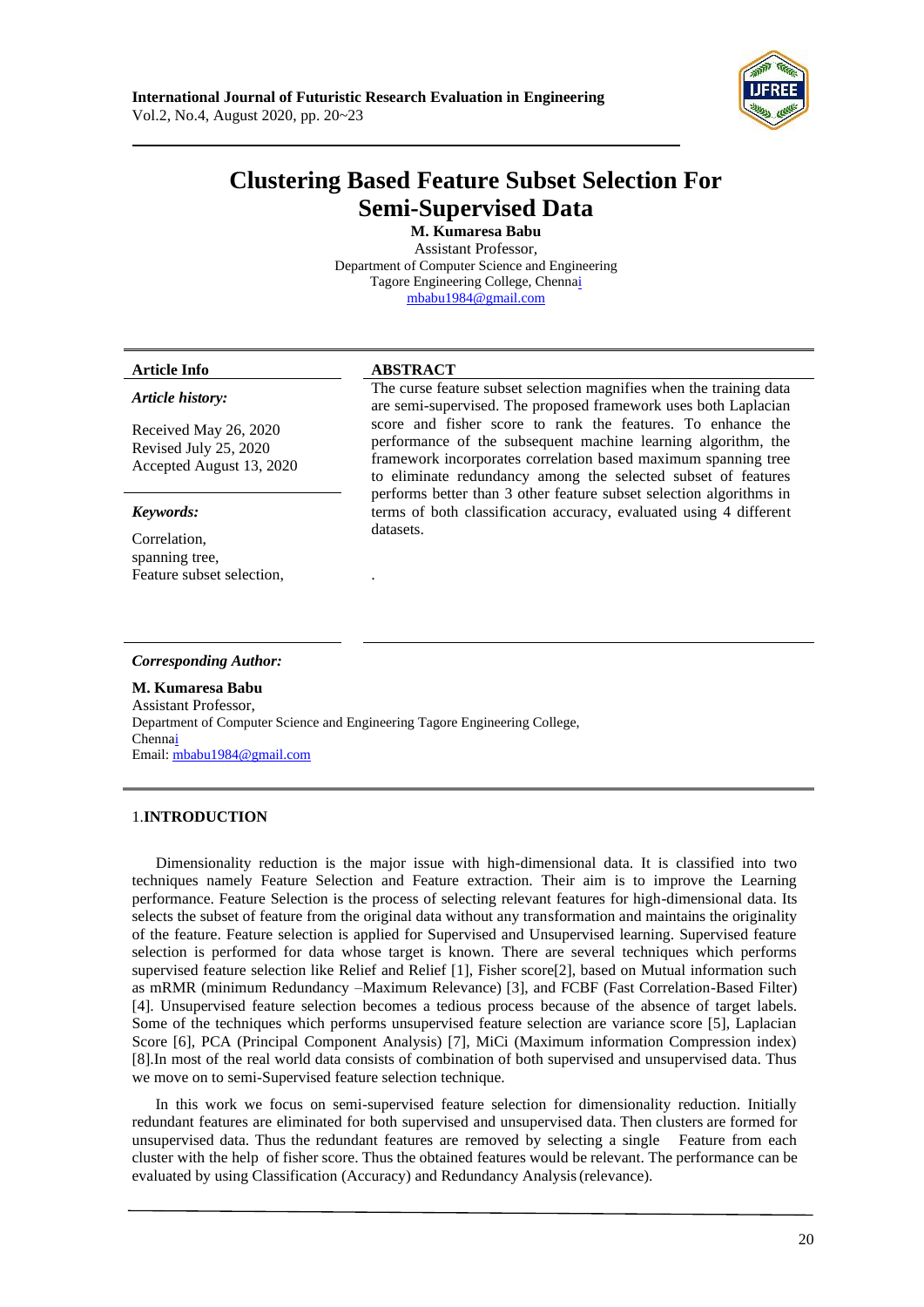

#### **2. RELATED WORKS**

In this section we discuss the two scores on the basis of the score function. We describes Fisher Score [10] and the Constraint Score [9] with their uses. The Fisher Score was used for supervised feature selection. However it selects feature independently according to their score under fisher criterion, which leads to optimal subset of features. The feature with high quality assigns similar values to instances in the same class and different values to instances from different classes.

The score for  $i<sup>th</sup>$  feature S<sub>i</sub> will be calculated by fisher score as follows [10]:

$$
S_i = \frac{\sum n_j (\mu_{ij} - \mu_i)^2}{\sum n_j \rho_{ij}^2} \tag{1}
$$

Where,  $\mu_{ij}$  represents the mean of i<sup>th</sup> feature in j<sup>th</sup> class,  $\rho_{jj}$  represents variance of i<sup>th</sup> feature in j<sup>th</sup> class,nj represents number of instances in the j<sup>th</sup> class and  $\mu$ i represents mean of i<sup>th</sup> feature. The fisher score evaluates each feature individually and it cannot handle feature redundancy. The constraints provides desired partition and makes possible for unsupervised feature selection to increase the performance [9].For any pair of constraints the different types of constraints generated are:

- Must-Link Constrain(ML)
- Cannot-Link Constraint(CL)

It guides feature selection according to the pair wise selected constraints which can be classified into two sets are given above which can be expressed as  $\Omega_{\rm{MI}}$ . (Must-Link constraint) and  $\Omega_{\rm{CI}}$  (C

$$
C_{r} = \frac{\sum_{(xi,xj)} \epsilon \Omega_{ML} (fri-fij)^{2}}{\sum_{(xi,xj)} \epsilon \Omega_{CL} (fri-fij)^{2}}
$$
\n(2)

By using this it utilizes only few labelled data and also this score has several disadvantages that the score depends on the selected constraint subset and it leads to decrease the performance of the feature selection process.

#### **3. PROPOSED APPROACH**

In the following section, we present two algorithms for feature selection Fisher Discriminant Analysis for supervised data set and Laplacian Score for unsupervised data set. The both Algorithm is used for calculating scores for each features in the semi-supervised context. It is a greedy algorithm that finds minimum spanning tree for connected weighted graph. Which means it finds subset of edges the forms a tree includes each vertex, where the total weight of all edges in the tree is minimized.

**Algorithm 2** Kruskal's Algorithm **Input:** N×N Weight matrix in Adjacency form

**Output:** N×N Adjacency Matrix of Minimum Spanning Tree

1. Let  $G = (V, E)$  be the graph {

Initialise graph as  $T = (V, \emptyset)$ 

2. Arrange Edge E in increasing order cost

3. Select the Edge For

 $(i=1; i<=n-1; i++)$ 

{

Select the smallest cost Edge

If (edge connects two different connected components) add Edge to T

# **4. EXPERIMENTAL STUDY**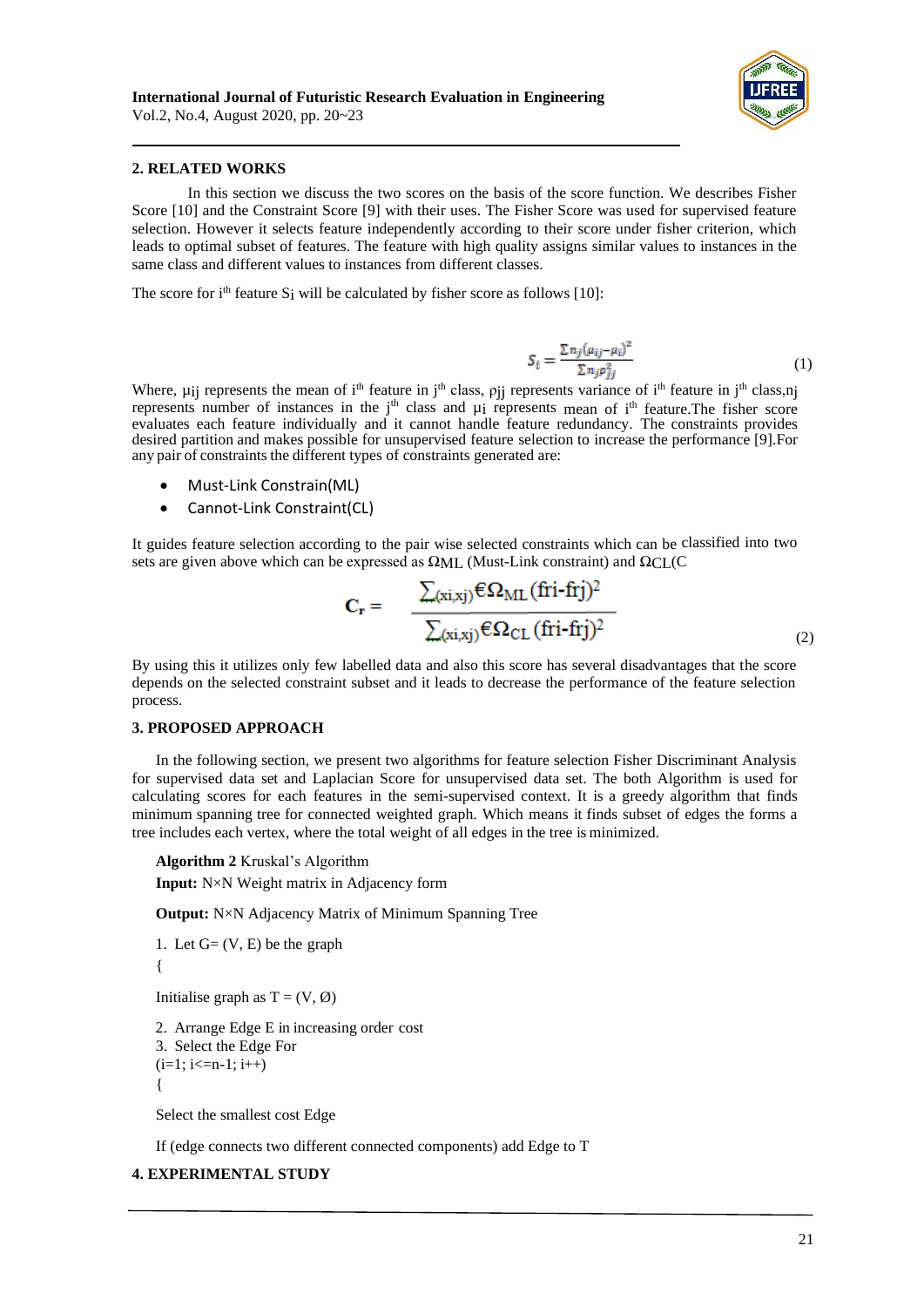In this section, we evaluate the performance of our framework and compare it with other feature selection methods. This comparison concerns the classification accuracy results that we present in Fig. 1, Fig.2shows the performance of the proposed algorithm(Laplancian Fisher cluster based feature selection-LFC) for the test data by classification accuracy (NN) versus different datasets and feature selection algorithms. The speciality of the proposed algorithm is that it automatically converges to select the number of features required for classification. Whereas, for other feature subset selection techniques the number of features is decided by the user or the optimization algorithm. The decision of optimization algorithm increases the time complexity since it involves more iteration in selecting the optimal number of features. Table 3 shows the number of features selected byLPC algorithm, and the same number of features is used to test the performance of other algorithms. And it is found that results (selection of number of features) are same as that of optimization algorithm



Fig. 1. Classification accuracy for test data on different datasets.



Fig. 2. Overall Classification performance of different datasets

## **5 . CONCLUSION**

In this paper, we proposed a frame work for feature selection based on scores and redundancy is eliminated for selecting subset of relevant features from the semi- supervised data set. A score function was developed to evaluate the scores to find the relevant feature on semi-supervised data on both locally geometrical structure of unlabeled data and labeled data. The proposed work has several advantages:It handles feature redundancy with an approach is used to eliminate redundant features from the relevant ones.It improves performance of the selected feature set when compared with original feature set.

#### **REFERENCES**

[1] M.Robnik-Sikonja and I.kononenko, "Theoritical and empirical analysis of relief and reliefF," Mach.